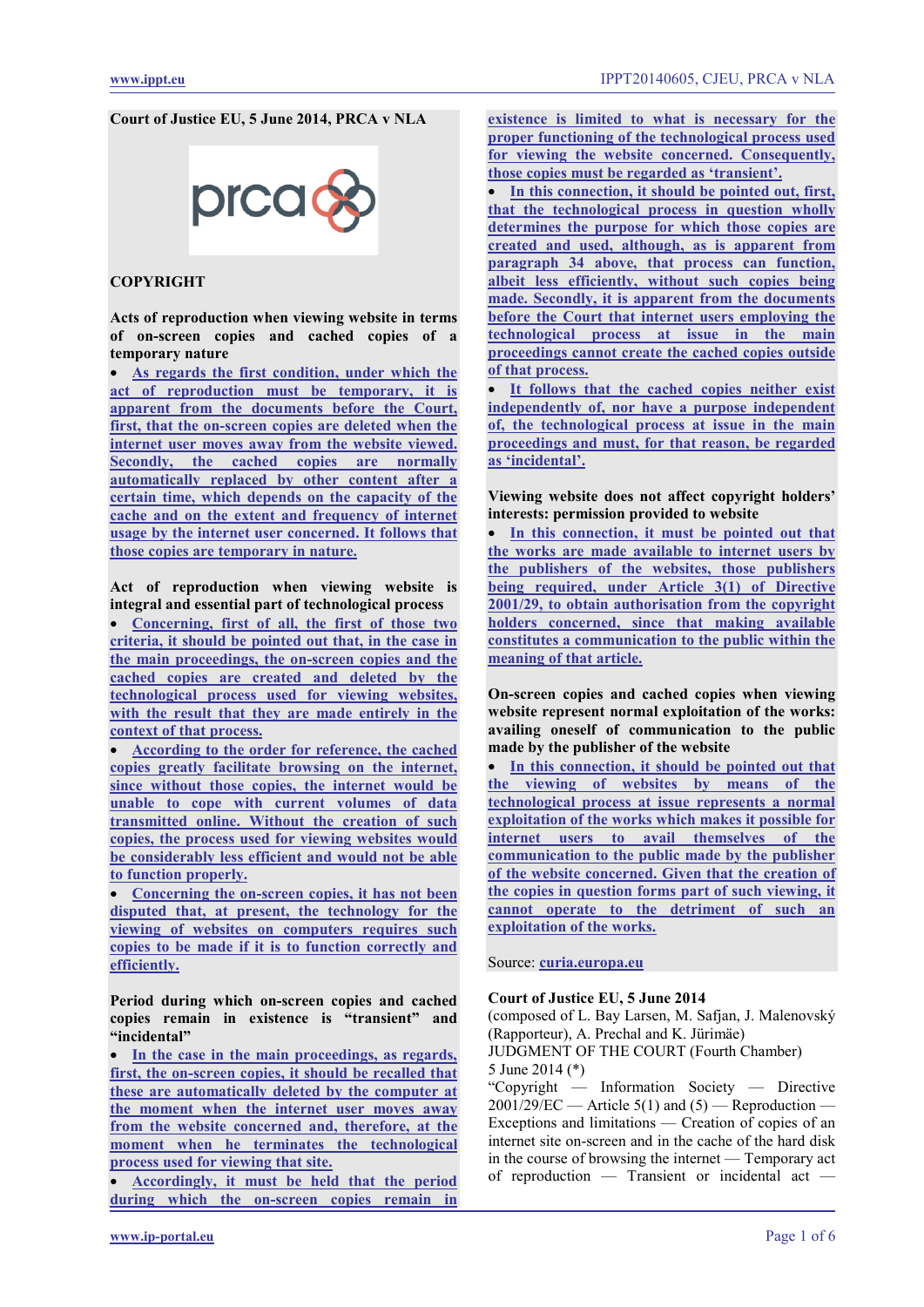Integral and essential part of a technological process — Lawful use — Independent economic significance" In Case C‑360/13,

REQUEST for a preliminary ruling under Article 267 TFEU from the Supreme Court of the United Kingdom (United Kingdom), made by decision of 24 June 2013, received at the Court on 27 June 2013, in the proceedings

Public Relations Consultants Association Ltd v

Newspaper Licensing Agency Ltd and Others,

THE COURT (Fourth Chamber),

composed of L. Bay Larsen, President of the Chamber, M. Safjan, J. Malenovský (Rapporteur), A. Prechal and K. Jürimäe, Judges,

Advocate General: M. Szpunar,

Registrar: A. Calot Escobar,

having regard to the written procedure,

after considering the observations submitted on behalf of:

– Public Relations Consultants Association Ltd, by M. Hart, Solicitor,

– Newspaper Licensing Agency Ltd and Others, by S. Clark, Solicitor,

– the United Kingdom Government, by L. Christie, acting as Agent,

– the Italian Government, by G. Palmieri, acting as Agent, and by M. Santoro, avvocato dello Stato,

– the Polish Government, by B. Majczyna, acting as Agent,

– the European Commission, by J. Samnadda, acting as Agent,

having decided, after hearing the Advocate General, to proceed to judgment without an Opinion,

# gives the following

# **Judgment**

1 This request for a preliminary ruling concerns the interpretation of Article 5(1) of Directive 2001/29/EC of the European Parliament and of the Council of 22 May 2001 on the harmonisation of certain aspects of copyright and related rights in the information society (OJ 2001 L 167, p. 10).

2 The request has been made in proceedings between Public Relations Consultants Association Ltd ('the PRCA') and Newspaper Licensing Agency Ltd and Others ('the NLA') concerning the obligation to obtain authorisation from the copyright holders for the viewing of websites where this involves copies of those sites being made on the user's computer screen and in the internet cache of that computer's hard disk.

# **Legal context**

#### **EU law**

3 Recitals 5, 9, 31 and 33 in the preamble to Directive 2001/29 are worded as follows:

*'(5) Technological development has multiplied and diversified the vectors for creation, production and exploitation. While no new concepts for the protection of intellectual property are needed, the current law on copyright and related rights should be adapted and supplemented to respond adequately to economic realities such as new forms of exploitation.*

*[…]*

*(9) Any harmonisation of copyright and related rights must take as a basis a high level of protection, since such rights are crucial to intellectual creation. … […]*

*(31) A fair balance of rights and interests between the different categories of rightholders, as well as between the different categories of rightholders and users of protected subject-matter, must be safeguarded. … […]*

*(33) The exclusive right of reproduction should be subject to an exception to allow certain acts of temporary reproduction, which are transient or incidental reproductions, forming an integral and essential part of a technological process and carried out for the sole purpose of enabling either efficient transmission in a network between third parties by an intermediary, or a lawful use of a work or other subject-matter to be made. The acts of reproduction concerned should have no separate economic value on their own. To the extent that they meet these conditions, this exception should include acts which enable browsing as well as acts of caching to take place, including those which enable transmission systems to function efficiently, provided that the intermediary does not modify the information and does not interfere with the lawful use of technology, widely recognised and used by industry, to obtain data on the use of the information. A use should be considered lawful where it is authorised by the rightholder or not restricted by law.'*

4 Article 2(a) of that directive states:

*'Member States shall provide for the exclusive right to authorise or prohibit direct or indirect, temporary or permanent reproduction by any means and in any form, in whole or in part:*

*(a) for authors, of their works …'.*

5 Under Article 5(1) and (5) of Directive 2001/29:

*'1. Temporary acts of reproduction referred to in Article 2, which are transient or incidental, which are an integral and essential part of a technological process and whose sole purpose is to enable:*

*(a) a transmission in a network between third parties by an intermediary, or*

*(b) lawful use*

*of a work or other subject-matter to be made, and which have no independent economic significance, shall be exempted from the reproduction right provided for in Article 2.*



*5. The exceptions and limitations provided for in paragraphs 1, 2, 3 and 4 shall only be applied in certain special cases which do not conflict with a normal exploitation of the work or other subject-matter and do not unreasonably prejudice the legitimate interests of the rightholder.'*

#### **United Kingdom law**

6 Article 5(1) of Directive 2001/29 was transposed into national law by section 28A of the Copyright, Designs and Patents Act 1988.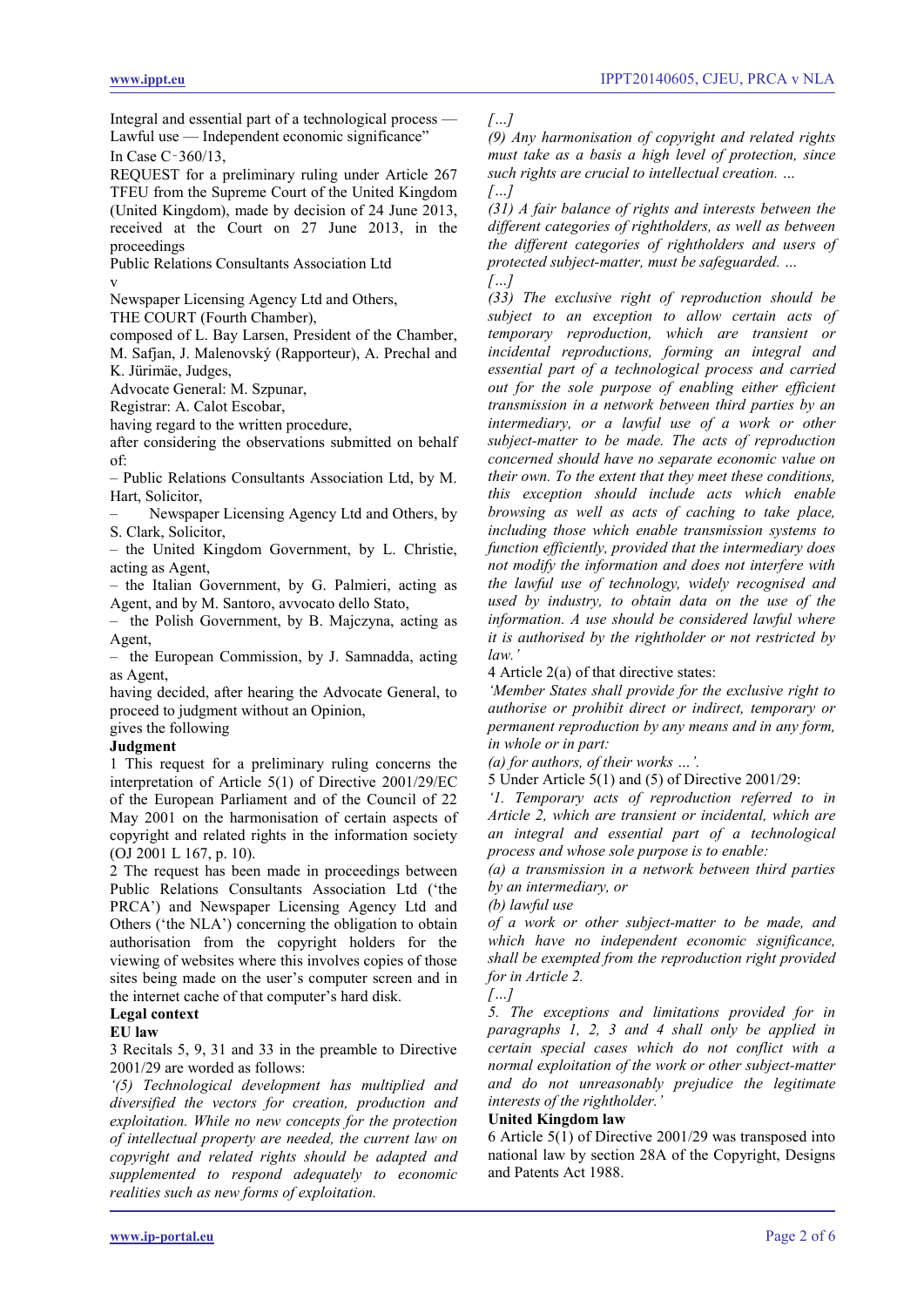#### **The dispute in the main proceedings and the question referred for a preliminary ruling**

7 The PRCA is an association of public relations professionals. Those professionals use the media monitoring service offered by the Meltwater group of companies ('Meltwater'), which makes available to them, online, monitoring reports on press articles published on the internet, those reports being compiled on the basis of key words provided by the customers.

8 The NLA is a body set up by the publishers of newspapers in the United Kingdom for the purpose of providing collective licensing of newspaper content.

9 The NLA took the view that Meltwater and its customers were required to obtain authorisation from the copyright holders for, respectively, providing and receiving the media monitoring service.

10 Meltwater agreed to enter into a web database licence. The PRCA, however, maintained that the online receipt of the monitoring reports by Meltwater's customers not require a licence.

11 Seised of the dispute, the High Court of Justice (England & Wales), Chancery Division, and the Court of Appeal (England & Wales) held that the members of the PRCA were required to obtain a licence or consent from the NLA in order to receive Meltwater's service.

12 The PRCA brought an appeal against that decision before the Supreme Court of the United Kingdom, claiming, in particular, that its members do not need authorisation from rights holders when they confine themselves to viewing the monitoring reports on Meltwater's website.

13 The NLA contended that that activity requires the authorisation of the copyright holders, in so far as viewing the website leads to copies being made on the user's computer screen ('the on-screen copies') and in the internet 'cache' of that computer's hard disk ('the cached copies'). It contends that those copies constitute 'reproductions', within the meaning of Article 2 of Directive 2001/29, that do not come within the exemption provided for in Article 5(1) of that directive. 14 The referring court observes that the proceedings before it concern the question whether internet users who view websites on their computers without downloading or printing them out are committing infringements of copyright by reason of the creation of on-screen copies and cached copies, unless they have the authorisation of the rights holders to make such copies.

15 In this connection, the referring court states, first of all, that when an internet user views a website on his computer, without downloading it, the technical processes involved require the copies in question to be made. The creation of those copies is the automatic result of browsing the internet and requires no human intervention other than the decision to access the website in question. The on-screen copies and the cached copies are retained only for the ordinary duration of the processes associated with internet usage. In addition, the deletion of those copies does not require any human intervention. It is true that the cached copies may be deleted deliberately by the

internet user concerned. However, if the internet user does not do this, those copies are normally replaced by other content after a certain time, which depends on the capacity of the cache and the extent and frequency of internet usage by the internet user concerned.

16 Next, the referring court states that the on-screen copy is an essential part of the technology involved, without which the website cannot be viewed, and remains on the screen until the internet user moves away from the site in question. The internet cache is a universal feature inherent in current internet-browsing technology, without which the internet would be unable to cope with current volumes of online data transmission and would not function properly. The creation of on-screen copies and cached copies is therefore indispensable to the correct and efficient operation of the technical processes involved in internet browsing.

17 Lastly, the referring court points out that, ordinarily, when an internet user browses the internet, he does not set out to make a copy of the image unless he chooses to download it or to print it out. His aim is to view the content of the website selected. The on-screen copies and the cached copies are therefore merely the incidental consequence of the use of his computer to view a website.

18 In the light of those considerations, the referring court concluded that on-screen copies and cached copies satisfy the conditions laid down in Article 5(1) of Directive 2001/29. None the less, a request for a preliminary ruling to the Court would, it found, be desirable for the purpose of ensuring the uniform application of EU law throughout the territory of the European Union.

19 In this connection, it explains that it is uncertain as to whether those copies are temporary, whether they are transient or incidental in nature and whether they are an integral part of the technological process. By contrast, it takes the view that such copies are bound to satisfy the other conditions laid down in Article 5(1) of Directive 2001/29.

20 In those circumstances, the Supreme Court of the United Kingdom decided to stay the proceedings and to refer the following question to the Court of Justice for a preliminary ruling:

*'In circumstances where:*

*– an end-user views a web-page without downloading, printing or otherwise setting out to make a copy of it;*

*– copies of that web-page are automatically made on screen and in the internet "cache" on the end-user's [computer] hard disk;*

*– the creation of those copies is indispensable to the technical processes involved in correct and efficient internet browsing;*

*– the screen copy remains on screen until the end-user moves away from the relevant web-page, when it is automatically deleted by the normal operation of the computer;*

*– the cached copy remains in the cache until it is overwritten by other material as the end-user views*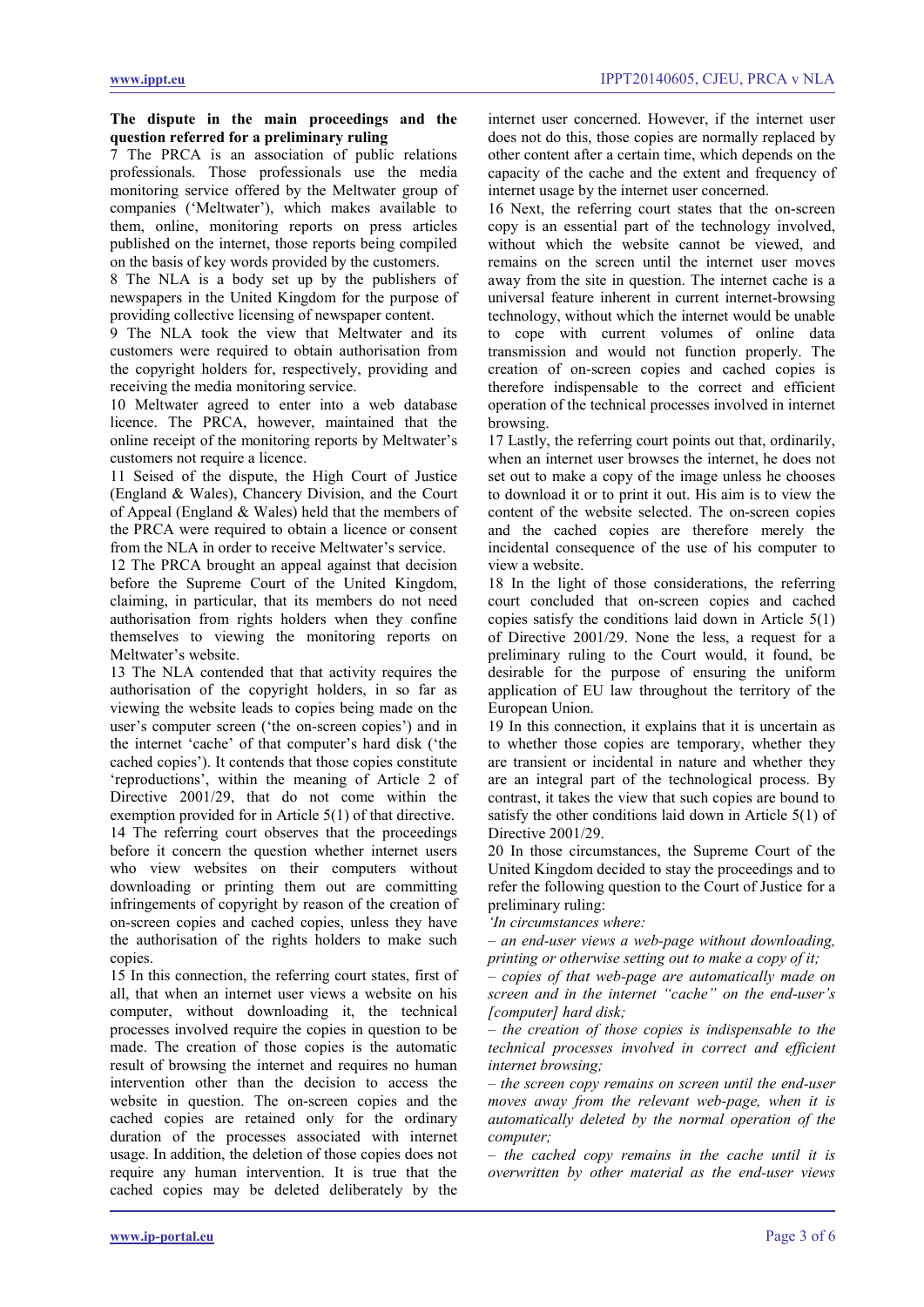*further web-pages, when it is automatically deleted by the normal operation of the computer; and*

*– the copies are retained for no longer than the ordinary processes associated with internet use referred to [in the fourth and fifth indents] continue;*

*are such copies (i) temporary, (ii) transient or incidental and (iii) an integral and essential part of the technological process within the meaning of Article 5(1) of Directive 2001/29/EC?'*

### **Consideration of the question referred**

21 By its question, the referring court asks, in essence, whether Article 5 of Directive 2001/29 must be interpreted as meaning that the on-screen copies and the cached copies made by an end-user in the course of viewing a website satisfy the conditions that those copies must be temporary, that they must be transient or incidental in nature and that they must constitute an integral and essential part of a technological process, and, if so, whether those copies may be made without the authorisation of the copyright holders.

#### **Preliminary observations**

22 Under Article 5(1) of Directive 2001/29, an act of reproduction is exempted from the reproduction right provided for in Article 2 of that directive on condition that:

– it is temporary;

– it is transient or incidental;

– it is an integral and essential part of a technological process;

– its sole purpose is to enable a transmission in a network between third parties by an intermediary or a lawful use of a work or other subject-matter to be made, and

– it has no independent economic significance.

23 According to the case-law of the Court, the conditions set out above must be interpreted strictly, because Article 5(1) of Directive 2001/29 is a derogation from the general rule established by that directive that the copyright holder must authorise any reproduction of his protected work (Case **C**‑**[5/08](http://www.ippt.eu/files/2009/IPPT20090716_ECJ_Infopaq_v_DDF.pdf)  [Infopaq International, EU:C:2009:465, paragraphs](http://www.ippt.eu/files/2009/IPPT20090716_ECJ_Infopaq_v_DDF.pdf)  [56 and 57](http://www.ippt.eu/files/2009/IPPT20090716_ECJ_Infopaq_v_DDF.pdf)**, and Joined Cases **C**‑**[403/08 and C](http://www.ippt.eu/files/2011/IPPT20111004_ECJ_Premier_League.pdf)**‑**429/08 [Football Association Premier League and Others,](http://www.ippt.eu/files/2011/IPPT20111004_ECJ_Premier_League.pdf)  [EU:C:2011:631, paragraph 162](http://www.ippt.eu/files/2011/IPPT20111004_ECJ_Premier_League.pdf)**).

24 None the less, it is apparent from that same case-law that the exemption provided for in that provision must allow and ensure the development and operation of new technologies, and safeguard a fair balance between the rights and interests of rights holders and of users of protected works who wish to avail themselves of those technologies (see **[Football Association Premier](http://www.ippt.eu/files/2011/IPPT20111004_ECJ_Premier_League.pdf)  [League and Others](http://www.ippt.eu/files/2011/IPPT20111004_ECJ_Premier_League.pdf)**, EU:C:2011:631, paragraph 164). **Whether the conditions laid down in Article 5(1) of**

# **Directive 2001/29 are satisfied**

25 The referring court has stated that the on-screen copies and cached copies satisfy the fourth and fifth conditions set out in Article 5(1) of Directive 2001/29; accordingly, the present reference relates solely to whether the first three conditions are satisfied.

<span id="page-3-0"></span>26 As regards the first condition, under which the act of reproduction must be temporary, it is apparent from the

documents before the Court, first, that the on-screen copies are deleted when the internet user moves away from the website viewed. Secondly, the cached copies are normally automatically replaced by other content after a certain time, which depends on the capacity of the cache and on the extent and frequency of internet usage by the internet user concerned. It follows that those copies are temporary in nature.

27 In those circumstances, it must be held that those copies satisfy the first condition set out in Article 5(1) of Directive 2001/29.

28 Under the third condition, which it is appropriate to examine in second place, the acts of reproduction in question must be an integral and essential part of a technological process. That condition requires that two criteria both be fulfilled, namely that, first, the acts of reproduction are carried out entirely in the context of the implementation of a technological process and, secondly, the completion of those acts of reproduction is necessary, in that the technological process could not function correctly and efficiently without those acts (see **[Infopaq International, EU:C:2009:465,](http://www.ippt.eu/files/2009/IPPT20090716_ECJ_Infopaq_v_DDF.pdf)  [paragraph 61,](http://www.ippt.eu/files/2009/IPPT20090716_ECJ_Infopaq_v_DDF.pdf) and order in Case**  $\frac{\text{C}-302}{10}$  **Infopaq [International, EU:C:2012:16, paragraph 30](http://www.ippt.eu/files/2012/IPPT20120117_ECJ_Infopaq_v_DDF.pdf)**).

<span id="page-3-1"></span>29 Concerning, first of all, the first of those two criteria, it should be pointed out that, in the case in the main proceedings, the on-screen copies and the cached copies are created and deleted by the technological process used for viewing websites, with the result that they are made entirely in the context of that process.

30 It is irrelevant, in this regard, that the process in question is activated by the internet user and that it is terminated by a temporary act of reproduction such as the on-screen copy.

31 It follows from the case-law of the Court that, since Article 5(1) of Directive 2001/29 does not specify at which stage of the technological process the acts of temporary reproduction are deemed to be carried out, it cannot be excluded that such acts can initiate or terminate that process (order **[Infopaq International](http://www.ippt.eu/files/2009/IPPT20090716_ECJ_Infopaq_v_DDF.pdf)**, EU:C:2012:16, paragraph 31).

32 Furthermore, it is apparent from the case-law that Article 5(1) of Directive 2001/29 does not preclude the technological process from involving human intervention and, in particular, from being activated or completed manually (see, to that effect, order **[Infopaq](http://www.ippt.eu/files/2012/IPPT20120117_ECJ_Infopaq_v_DDF.pdf)  [International, EU:C:2012:16, paragraph 32](http://www.ippt.eu/files/2012/IPPT20120117_ECJ_Infopaq_v_DDF.pdf)**).

33 It follows that the on-screen copies and the cached copies must be regarded as being an integral part of the technological process at issue in the main proceedings.

34 Next, as regards the second of the criteria mentioned in paragraph 28 above, it is apparent from the order for reference that, even if the process at issue in the main proceedings can be implemented without the acts of reproduction concerned taking place, the fact remains that, in those circumstances, the process cannot function correctly and efficiently.

<span id="page-3-2"></span>35 According to the order for reference, the cached copies greatly facilitate browsing on the internet, since without those copies, the internet would be unable to cope with current volumes of data transmitted online.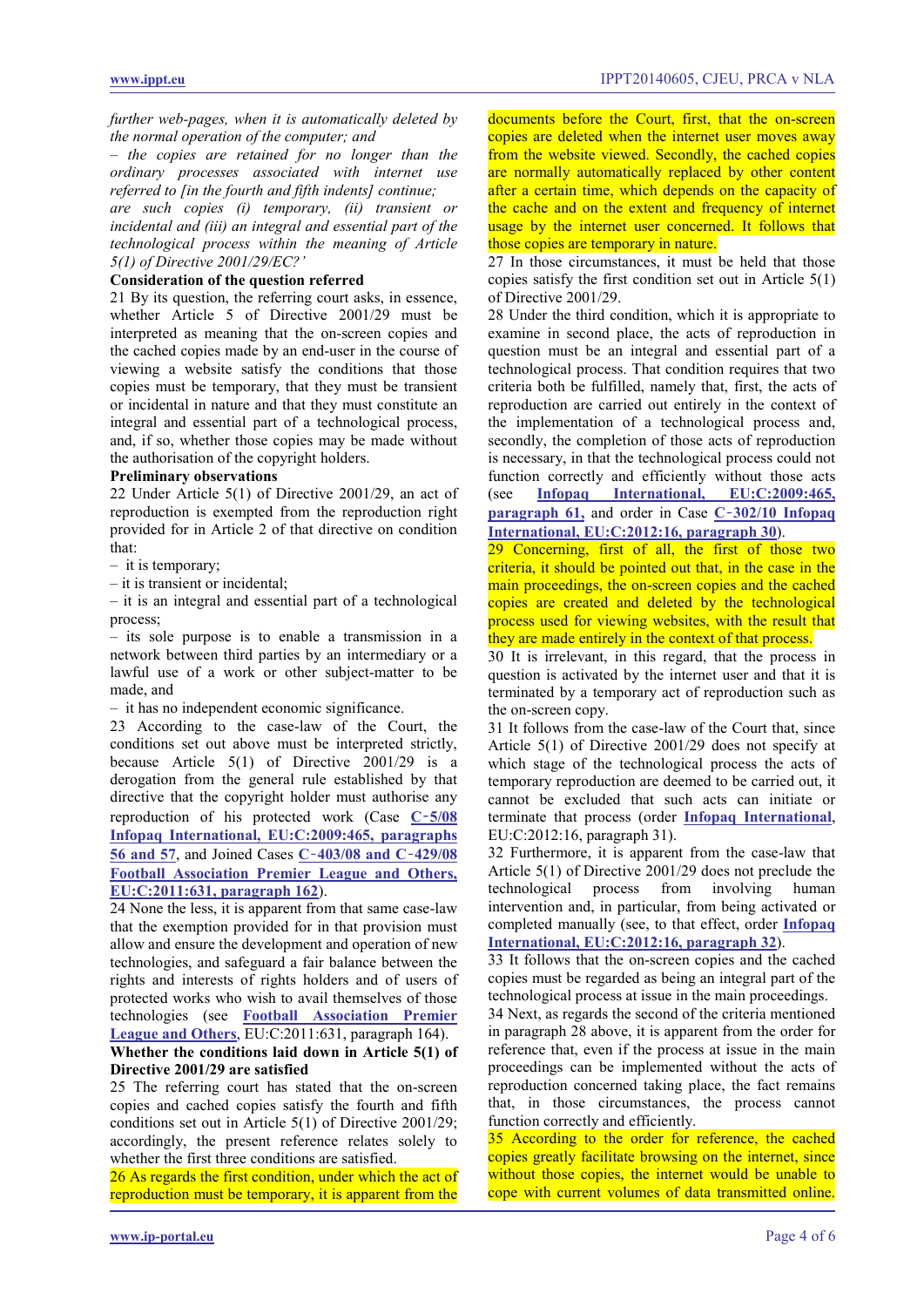Without the creation of such copies, the process used for viewing websites would be considerably less efficient and would not be able to function properly.

<span id="page-4-0"></span>36 Concerning the on-screen copies, it has not been disputed that, at present, the technology for the viewing of websites on computers requires such copies to be made if it is to function correctly and efficiently.

37 Consequently, the on-screen copies and the cached copies must be regarded as being an essential part of the technological process at issue in the main proceedings.

38 It follows that the two categories of copies satisfy the third condition laid down in Article 5(1) of Directive 2001/29.

39 The second condition, which it is appropriate to examine in third place, comprises alternative criteria. The act of reproduction must be either transient or incidental.

40 As regards the first of the two criteria, it should be recalled that an act will be held to be 'transient', in the light of the technological process used, if its duration is limited to what is necessary for that process to work properly, it being understood that that process must be automated inasmuch as it deletes such an act automatically, without human intervention, once its function of enabling the completion of such a process has come to an end (see, to that effect, **[Infopaq](http://www.ippt.eu/files/2009/IPPT20090716_ECJ_Infopaq_v_DDF.pdf)  [International, EU:C:2009:465, paragraph 64](http://www.ippt.eu/files/2009/IPPT20090716_ECJ_Infopaq_v_DDF.pdf)**).

41 Nevertheless, the requirement of automatic deletion does not preclude such a deletion from being preceded by human intervention directed at terminating the use of the technological process. As stated in paragraph 32 above, it is permissible for the technological process at issue in the main proceedings to be activated and completed manually.

42 Therefore, contrary to what the NLA contends, an act of reproduction does not lose its transient nature merely because the deletion by the system of the copy generated is preceded by the intervention of the enduser designed to terminate the technological process concerned.

43 As regards the other criterion mentioned in paragraph 39 above, an act of reproduction can be regarded as 'incidental' if it neither exists independently of, nor has a purpose independent of, the technological process of which it forms part.

<span id="page-4-1"></span>44 In the case in the main proceedings, as regards, first, the on-screen copies, it should be recalled that these are automatically deleted by the computer at the moment when the internet user moves away from the website concerned and, therefore, at the moment when he terminates the technological process used for viewing that site.

45 In this connection, it is irrelevant, contrary to what the NLA contends, that the on-screen copy remains in existence for as long as the internet user keeps his browser open and stays on the website concerned because, during that period, the technological process used for viewing that site remains active.

<span id="page-4-2"></span>46 Accordingly, it must be held that the period during which the on-screen copies remain in existence is

limited to what is necessary for the proper functioning of the technological process used for viewing the website concerned. Consequently, those copies must be regarded as 'transient'.

47 Next, so far as concerns the cached copies, it is true that, unlike the on-screen copies, they are not deleted at the time when the internet user terminates the technological process used for viewing the website concerned, since they are retained in the cache for the purposes of a possible subsequent viewing of that site.

48 However, it is not necessary that such copies be categorised as 'transient' once it has been established that they are incidental in nature in the light of the technological process used.

<span id="page-4-3"></span>49 In this connection, it should be pointed out, first, that the technological process in question wholly determines the purpose for which those copies are created and used, although, as is apparent from paragraph 34 above, that process can function, albeit less efficiently, without such copies being made. Secondly, it is apparent from the documents before the Court that internet users employing the technological process at issue in the main proceedings cannot create the cached copies outside of that process.

<span id="page-4-4"></span>50 It follows that the cached copies neither exist independently of, nor have a purpose independent of, the technological process at issue in the main proceedings and must, for that reason, be regarded as 'incidental'

51 In those circumstances, it must be held that the onscreen copies and the cached copies satisfy the second condition laid down in Article 5(1) of Directive 2001/29.

52 In the light of the foregoing, it must be held that the copies at issue in the main proceedings satisfy the first three conditions set out in Article 5(1) of Directive 2001/29.

53 Nevertheless, in order for it to be possible to rely on the exception laid down in that provision, as interpreted in paragraph 52 above, those copies must also satisfy the conditions laid down in Article 5(5) of Directive 2001/29 (see, to that effect, **[Football Association](http://www.ippt.eu/files/2011/IPPT20111004_ECJ_Premier_League.pdf)  [Premier League and Others](http://www.ippt.eu/files/2011/IPPT20111004_ECJ_Premier_League.pdf)**, EU:C:2011:631, paragraph 181).

#### **Whether the conditions laid down in Article 5(5) of Directive 2001/29 are satisfied**

54 Under Article 5(5) of Directive 2001/29, the carrying-out of a temporary act of reproduction is exempt from the reproduction right only in certain special cases which do not conflict with a normal exploitation of the work and do not unreasonably prejudice the legitimate interests of the rights holders.

55 In this connection, it should be stated, first of all, that, since the on-screen copies and the cached copies are created only for the purpose of viewing websites, they constitute, on that basis, a special case.

56 Next, although the copies make it possible, in principle, for internet users to access works displayed on websites without the authorisation of the copyright holders, the copies do not unreasonably prejudice the legitimate interests of those rights holders.